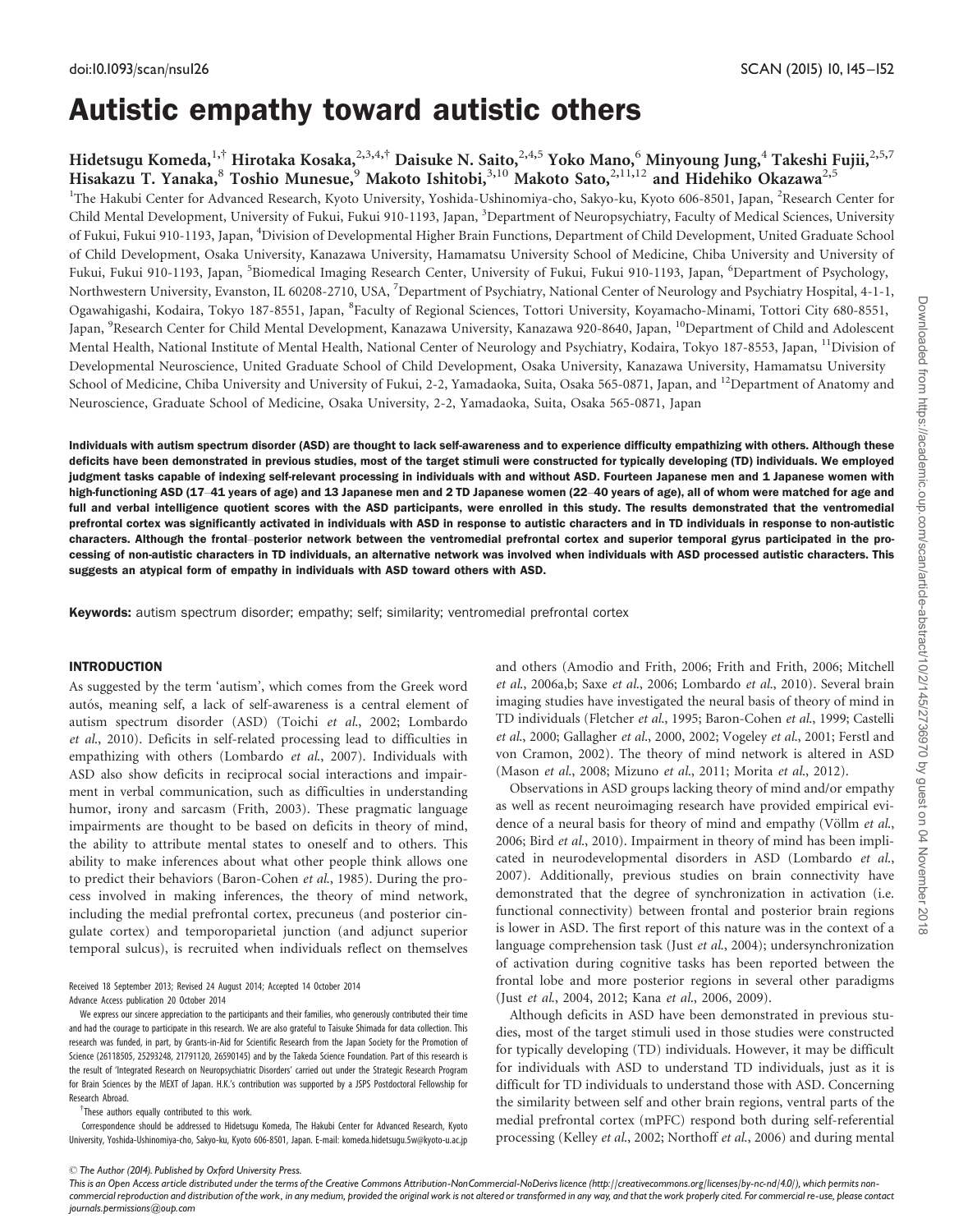<span id="page-1-0"></span>state inferences concerned with others ([Gallagher](#page-6-0) et al., 2000, [2002;](#page-6-0) [Frith and Frith, 2006](#page-6-0)). The neural substrates underlying self-referential thought and theory of mind are characterized by overlap ([Mitchell](#page-6-0) et al[., 2005](#page-6-0), [2006b; Jenkins](#page-6-0) et al., 2008; [Tamir and Mitchell, 2010\)](#page-7-0).

Previous studies demonstrated a lack of preferential responsiveness to self-information in the ventromedial prefrontal cortex (vmPFC) in individuals with ASD ([Lombardo](#page-6-0) et al., 2010; Pfeifer et al[., 2013](#page-7-0)). Compared with those with ASD, TD individuals recruited the vmPFC to a significantly greater extent for self vs. other in the reflective mentalizing task and in tasks pertaining to physical self-judgments and the British Queen. Previous behavioral studies have demonstrated that individuals with ASD do not benefit from self-referential elaboration [\(Toichi](#page-7-0) et al., 2002; [Lombardo](#page-6-0) et al., 2007) and display a lack of 'neural self-reference effect' in the vmPFC ([Lombardo](#page-6-0) et al., 2010).

When readers and characters are matched in personality, TD readers empathize with story characters similar to themselves ([Komeda](#page-6-0) et al., [2013b\)](#page-6-0). If this were also the case for individuals with ASD, these individuals may show empathy, a process in which one identifies with similar others. Additionally, the self-related brain network of individuals with ASD may participate in interactions with targets who have autistic traits. We used self- and other judgment tasks to test these hypotheses (Figure 1). Participants read sentences and responded to questions about them using two buttons (Yes and No). On the basis of the items in the Social Responsiveness Scale (SRS; [Constantino and](#page-6-0) [Todd, 2005;](#page-6-0) Kamio et al[., 2009](#page-6-0), [2013](#page-6-0)), each sentence described the behavior of a target character with traits identified as autistic or non-autistic. For example, self-judgments and other judgments about autistic and non-autistic characters involved participants' reading a description about a character (e.g. 'I would rather be alone than with others' and 'Yuya would rather be with others than be alone', respectively) and evaluating their identification with this description (i.e. 'Do you agree with the sentence?' and 'Do you think you are similar to him?'). Sex was matched between participant and character.

We predicted that similarities between perceivers and targets would facilitate empathy, leading to selective responses toward targets similar to themselves. This prediction is known as the similarity hypothesis [\(Komeda](#page-6-0) et al., 2013a[,b\)](#page-6-0). Recent studies on TD adults have demonstrated that similarities between readers and characters play a critical role in cognitive tasks such as story comprehension and memory. For



Fig. 1 We employed a block design for the experiment. Schematic depiction of stimuli and task design of each block in the fMRI study. First, a fixation crosshair was presented, followed by the experimental stimuli, which were displayed for 5.75 s. The top line in each stimulus-containing rectangle presented a question ('Do you agree with the sentence?' for a self-task and 'Do you think you are similar to him/her for an other task'), and the bottom line described a response with or without autistic traits

example, personality is an important contributor to similarities be-tween readers and characters ([Komeda](#page-6-0) et al., 2009, [2013b](#page-6-0)). Indeed, it is easier for highly extraverted than for less extraverted participants to understand stories about a highly extraverted story character [\(Komeda](#page-6-0) et al., 2009). Additionally, highly extraverted readers judge the behavioral outcomes of highly extraverted fictional characters more rapidly than do less extraverted readers, and highly neurotic readers judge the outcomes of highly neurotic characters more rapidly than do less neurotic readers ([Komeda](#page-6-0) et al., 2013b).

Individuals with ASD provide specific responses to autistic fictional characters ([Komeda](#page-6-0) et al., 2013a). For example, in the case of episodes about ASD characters, individuals with ASD more effectively retrieved consistent outcomes than inconsistent outcomes, and TD individuals retrieved stories with TD characters more effectively than stories with autistic characters. Thus, similarity between reader and fictional character had different effects on the memory retrieval of individuals with and without ASD.

In this study, we used functional magnetic resonance imaging (fMRI) to investigate whether activation of the vmPFC, known to be involved in self-related information processing [\(Lombardo](#page-6-0) et al., 2007; [Tamir and Mitchell, 2010](#page-7-0); Pfeifer et al[., 2013](#page-7-0)) and empathy [\(Shamay-](#page-7-0)[Tsoory](#page-7-0) et al., 2009; Schulte-Rüther et al., 2011; [Shamay-Tsoory, 2011](#page-7-0)), was observed when participants made judgments about characters similar to themselves. We also examined whether seed-to-voxel functional connectivity differed among groups.

## **METHODS**

## **Participants**

Fourteen Japanese men and 1 Japanese women with high-functioning ASD (between 17 and 41 years of age) were recruited at the Department of Neuropsychiatry of the University of Fukui Hospital, Japan, and the Department of Psychiatry and Neurobiology of the Kanazawa University Hospital, Japan. Psychiatrists (i.e. H.K. and T.M.) diagnosed participants based on the Diagnostic and Statistical Manual of Mental Disorders (DSM-IV-TR; [American Psychiatric](#page-6-0) [Association, 2000\)](#page-6-0) and on the standardized criteria of the Diagnostic Interview for Social and Communication Disorders ([Wing](#page-7-0) et al., [2002\)](#page-7-0), which reportedly possesses good psychometric properties [\(Nygren](#page-6-0) et al., 2009). This instrument also contains items on early development and a section on activities of daily living, which provide data about functioning in areas other than social and communication-related domains (Wing et al[., 2002](#page-7-0)). The ASD group consisted of 12 participants with autistic disorder and 3 with Asperger's disorder. Thirteen TD Japanese men and two TD Japanese women (between 22 and 40 years of age), matched for age and full and verbal intelligence quotient (IQ) scores, were recruited from the local community [\(Table 1\)](#page-2-0). Participants were excluded if they had a history of major medical or neurological illness, including epilepsy or significant head trauma, or a lifetime history of alcohol or drug dependence. Participants with a first-degree relative with a DSM-IV Axis I disorder were also excluded. IQ assessments were performed using the Wechsler Adult Intelligence Scale III ([Wechsler, 1997\)](#page-7-0). All participants had fullscale IQ scores >85. Although there was a significant difference in performance  $IQ$  scores<sup>1</sup> between the ASD and the TD groups, there were no significant group differences for age or full-scale and verbal IQs ( $P > 0.05$ ). To quantify autistic traits, we used the Autism-Spectrum Quotient (AQ) [\(Baron-Cohen](#page-6-0) et al., 2001), which consists of the following five subscales: social skills, attention switching, attention to detail, communication and imagination.

<sup>1</sup> Effects on performance IQ were not controlled in the subsequent analyses, as we found no significant correlation between performance IQs and parameter estimates for ROIs, including the vmPFC ( $r = -.27$ ,  $P > 0.05$ ).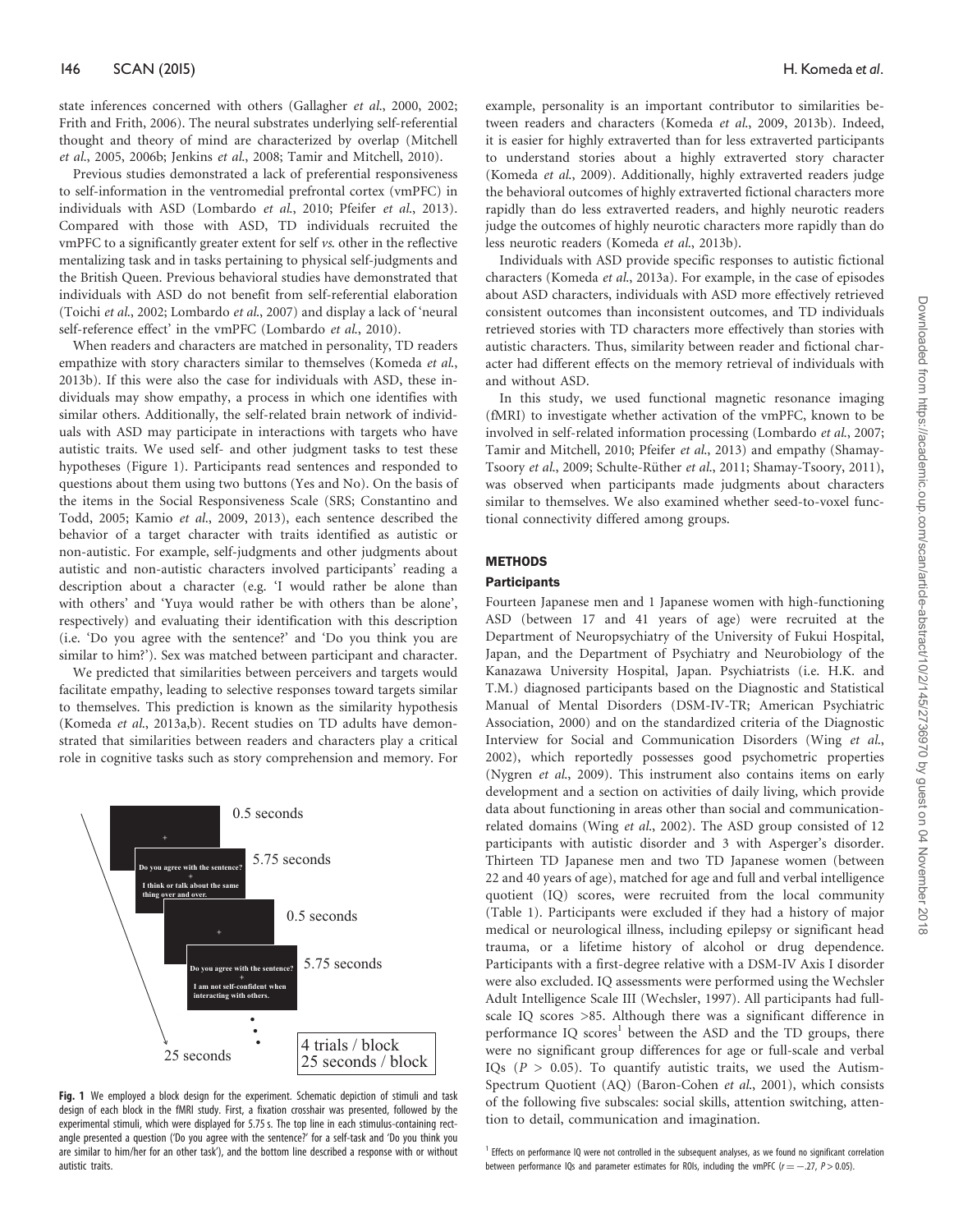<span id="page-2-0"></span>Table 1 Mean chronological age, full-scale IQ, verbal IQ, performance IQ and AQ scores in individuals with ASD and TD adults

|                | ASD group $(n=15)$ | TD group $(n=15)$ |         |      |  |
|----------------|--------------------|-------------------|---------|------|--|
| Age (years)    | 26.7(5.8)          | 26.1(5.2)         | $-0.30$ | 0.77 |  |
| Full-scale IO  | 99.7 (12.0)        | 107.4 (9.8)       | $-1.9$  | 0.06 |  |
| Verbal 10      | 104.6 (14.8)       | 108.5 (10.8)      | $-0.82$ | 0.42 |  |
| Performance 10 | 92.1(16.1)         | 104.3(8.3)        | $-2.6*$ | 0.01 |  |
| AQ.            | 32.0(8.5)          | 14.6(5.5)         | $6.6*$  | 0.00 |  |

Note: Data are expressed as mean (s.d.).  $*P < 05$ .

The protocol used for this study was approved by the ethics committee of the University of Fukui. After a complete explanation of the study, all the participants gave written informed consent prior to participation.

## Stimuli

Each sentence described the behavior of a target character with autistic or non-autistic traits, as determined using the SRS [\(Figure 1\)](#page-1-0). The use of the Japanese version of the SRS was permitted by Western Psychological Services. Making self-judgments involving an autistic character involved reading a sentence (e.g. 'I would rather be alone than with others') and answering the following question: 'Do you agree with the sentence?' Making other judgments involving a non-autistic character involved reading a sentence [e.g. 'Yuya (Japanese male name) would rather be with others than alone'] and answering a different question: 'Do you think you are similar to him?' The subject of the sentence was 'I' in the self-judgment task, whereas the subject was the name of a Japanese character in the other judgment task. Four experimental conditions were used: autistic character in self-judgments, autistic character in other judgments, non-autistic character in selfjudgments and non-autistic character in other judgments. Sex was matched between the participant and the character.

## Experimental procedure

During the fMRI scan, participants read the sentences and made judgments about them by pressing a button with the right index (for Yes responses) or middle finger (for No responses). In each trial (5.75 s), subjects were presented with a self-judgment ('Do you agree with the sentence?') or an other judgment ('Do you think you are similar to him/her') in the top line, followed by a sentence describing a character with or without autistic traits in the bottom line [\(Figure 1\)](#page-1-0).

We used a block design, which was the most efficient means of detecting activation [\(Friston](#page-6-0) et al., 1999; [Handwerker](#page-6-0) et al., 2004; [Meltzer](#page-6-0) et al., 2008). During scanning, the subjects performed a total of 6 sessions (each lasting 4 min 22.5 s, with 10 blocks for each of the 5 conditions, including fixation rest blocks). Eight trials were conducted under each experimental condition (autistic character in self, autistic character in other, non-autistic character in self and non-autistic character in other judgment), and each sessions included 32 experimental trials. A total of 6 sessions (192 experimental trials) were conducted, yielding 48 trials for each experimental condition (192 trials/4 conditions). Within each session, the blocks were ordered differently, and the order of the six sessions was counterbalanced across subjects.

## Imaging parameters

Functional images were acquired with T2\*-weighted gradient-echo echo-planar imaging (EPI) sequences with a 3-T MR imager (Signa Excite; General Electric Medical Systems, Milwaukee, WI) and a standard birdcage head coil. There were 6 fMRI runs; during each run, 105 volumes were acquired. Each volume consisted of 40 slices with a thickness of 3 mm and a 0.5 mm gap to cover the entire brain. The time interval between two successive acquisitions of the same slice (TR: Repetition time) was 2500 ms, with an echo time (TE: Echo time) of 25 ms and a flip angle (FA) of  $80^\circ$ . The field of view was  $192 \times 192$  mm and the matrix size was  $64 \times 64$ , giving voxel dimensions of  $3 \times 3$  mm. Three-dimensional, inversion recovery-prepared spoiled gradient echo images  $(TR = 7.12 \text{ ms}, TE = 3.06 \text{ ms},$  $FA = 8^\circ$ , matrix size = 256  $\times$  256, slice thickness = 1 mm; in total, 166 transaxial images) were obtained as a high-resolution anatomical reference for each subject.

# Imaging processing and statistical analysis

The first 5 volumes of each fMRI session were discarded because of unsteady magnetization, and the remaining 100 volumes per session were used for analysis. Image and statistical analyses were performed using Statistical Parametric Mapping (SPM8; Wellcome Department of Cognitive Neurology, London, UK) implemented in Matlab R2014a (Mathworks, Sherborn, MA). The images were realigned to correct for dislocations caused by head motion. The realigned images were normalized to the Montreal Neurological Institute (MNI) atlas ([Shorvon](#page-7-0) et al[., 1994](#page-7-0)). Finally, the anatomically normalized fMRI images were filtered using a Gaussian kernel with a full width at half-maximum of 8 mm in the  $x$ ,  $y$  and z axes.

Functional connectivity analyses are affected by the head motion of participants during fMRI scanning (Müller et al[., 2011](#page-6-0); [Power](#page-7-0) et al., [2012;](#page-7-0) Jung et al[., 2014](#page-6-0); [Tyszka](#page-7-0) et al., 2014). To assess the effects of head motion and motion artefacts during functional connectivity analyses, the root mean square of six movement parameters obtained during the realignment process  $(x, y, z$  translations and  $x, y, z$  rotations), mean frame-to-frame root mean square motion [\(Van Dijk](#page-7-0) et al., 2012) and frame-wise displacement (FD) (Power et al[., 2012\)](#page-7-0) were calculated for each participant. There were no significant group differences in mean frame-to-frame root mean square motion  $(P > 0.05)$  or FD  $(P > 0.05)$ .

After preprocessing, task-related activation was evaluated with the general linear model [\(Friston](#page-6-0) et al., 1995; [Worsley and Friston, 1995\)](#page-7-0). The design matrix for the single-subject analyses contained four taskrelated regressors (self-judgments for an autistic character, other judgments for an autistic character, self-judgments for a non-autistic character and other judgments for a non-autistic character). Regressors of interest (condition effects) were generated using a boxcar function, convolved with a hemodynamic response function. Regressors that were of no interest, such as the session effect and high-pass filtering (128 s), were also included to eliminate the low-frequency trend. To exclude the effects of head motion, motion regressors were included in single-subject models. Motion regressors based on realignment estimates were included as nuisance regressors during general linear model estimation.

In the second-level analysis, a three-way analysis of variance (ANOVA) with group (ASD or TD) as a between-subject factor and character (autistic or non-autistic) and judgment (self or other) as within-subject factors was performed for the mean response using the contrast images specified above. The analyses searched for brain regions showing a significant interaction between group and character. We employed a statistical threshold of  $P < 0.001$  and a spatial extent of at least 10 voxels for these whole-brain analyses. Next, a correlation analysis was performed with the individual psychological measurements. We identified regions of interest (ROIs) as spheres with 12 mm radii centered on the maximal foci of activation, using an interaction contrast between group and character for the wholebrain analyses, and extracted the volume of images. We assessed the correlation between autistic traits (AQ scores) and ROIs as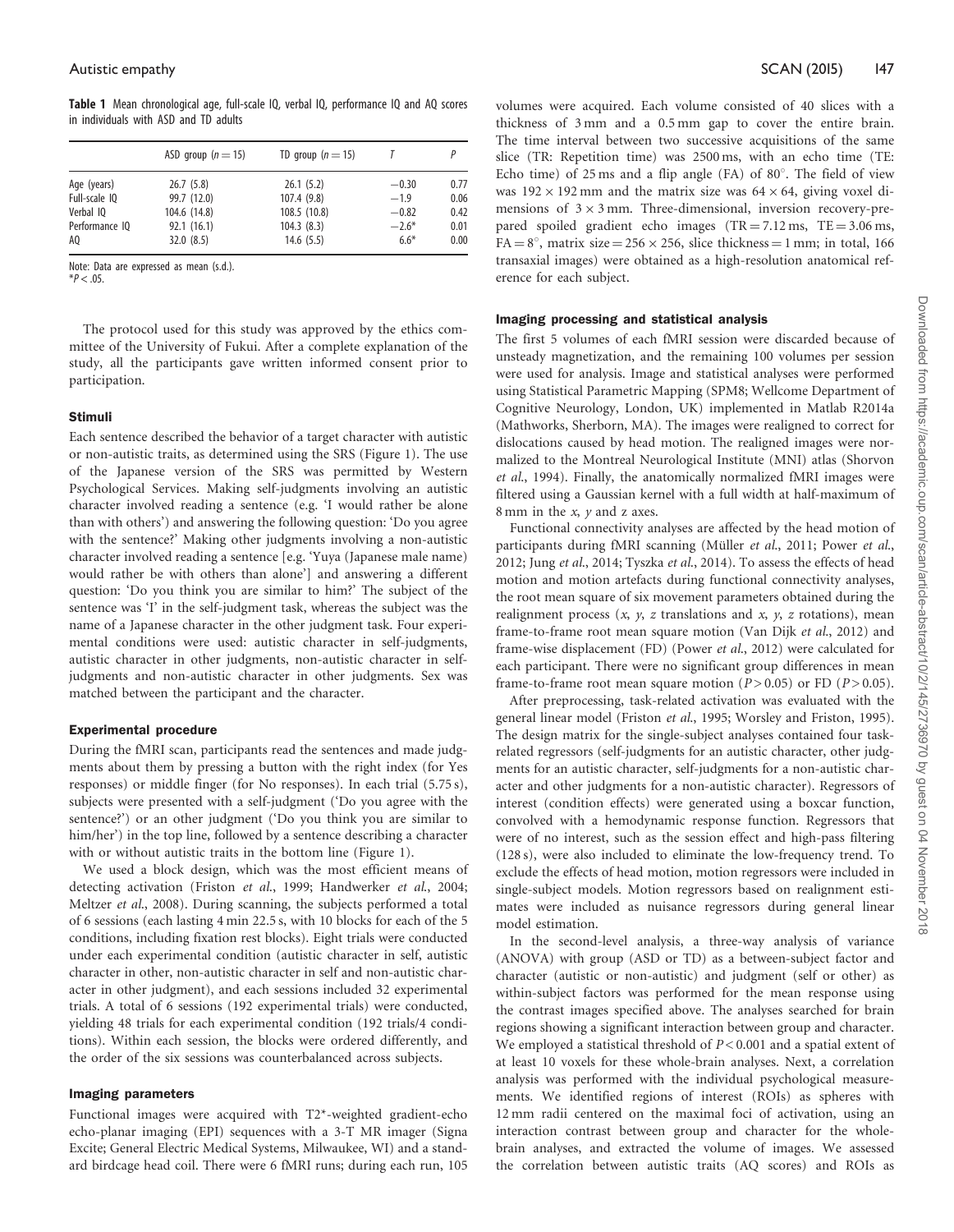follows: correlations involving the vmPFC were based on the interaction between group and character.

Finally, we conducted functional connectivity analyses by a seeddriven approach with the 'Conn toolbox' software [\(Whitfield-](#page-7-0)[Gabrieli and Nieto-Castanon, 2012](#page-7-0)). The toolbox removes confounding effects related to white matter or cerebrospinal fluid signal as well as motion parameters. It analyses the connectivity between one or multiple seed areas and the whole brain. We defined the vmPFC as a seed (the coordinates  $(4, 48, -8)$  in MNI space). This location was defined by brain activation results based on the interaction between group and character in self- and other judgments. The main area of interest in connectivity analyses was the network between the vmPFC  $(4, 48, -8)$  and other brain areas.

## RESULTS

#### Behavioral results

We conducted a three-way ANOVA based on the number of 'Yes' responses with group (ASD or TD) as a between-subjects factor and character type (autistic or non-autistic) and judgments (self or other) as within-subject factors (Figure 2, Table 2). The behavioral results revealed a significant interaction between group and character (F(1,  $28) = 23.58$ ,  $P < 0.05$ ,  $MS_e$  (mean squared error) = 265.02, Prep = 0.99,  $\eta_{\rm p}^2$  = 0.46). Post hoc analyses showed that the ASD group gave Yes responses for autistic characters more than the TD group did  $(F(1,$  $(28) = 14.60, P < 0.05, MS_e = 185.40, Prep = 0.99, \eta_p^2 = 0.34$ , whereas the TD group gave Yes responses for non-autistic characters more than the ASD participants did  $(F(1, 28) = 29.76, P < 0.05, MS_e = 120.05,$ Prep = 0.99,  $\eta_p^2 = 0.52$ ).

The ASD group showed no significant difference in the frequency of Yes responses for autistic characters  $v_s$ . non-autistic characters ( $F(1, 1)$ ) 14) = 0.12, P > 0.05, MS<sub>e</sub> = 364.17, Prep = 0.60,  $\eta_p^2 = 0.01$ ), whereas the TD group gave Yes responses more frequently for non-autistic characters than for autistic characters  $(F(1, 14) = 66.58, P < 0.05,$  $MS_e = 165.87$ , Prep = 0.99,  $\eta_p^2 = 0.83$ ).

We conducted a three-way ANOVA based on reaction times with group (ASD or TD) as a between-subjects factor and character type (autistic or non-autistic) and judgments (self or other) as within-subject factors (Table 2). The main effect of group was not significant  $(F(1,$  $28 = 1.67$ ,  $P > 0.05$ ,  $MS_e = 1498512.22$ ,  $Prep = 0.81$ ,  $\eta_p^2 = 0.06$ ). The three-way interaction  $(F(1, 28) = 0.76, P > 0.05, M\dot{S}_e = 17738.61,$ 





Prep = 0.73,  $\eta_p^2$  = 0.03), the two-way interaction between group and character  $(F(1, 28) = 1.44, P > 0.05, MS_e = 19355.85, Prep = 0.80,$  $\eta_{\rm p}^2$  = 0.05) and the two-way interaction between group and judgment  $(F(1, 28) = 0.15, P > 0.05, MS_e = 21739.98, Prep = 0.61, \eta_p^2 = 0.01)$ were not significant. However, the interaction between character and judgment was significant  $(F(1, 28) = 5.16, P < 0.05, MS_e = 17738.61,$ Prep = 0.94,  $\eta_p^2$  = 0.16). Post hoc analyses showed that self-judgments for autistic characters were faster than self-judgments for non-autistic characters  $(F(1, 28) = 11.19, P < 0.05, MS_e = 12650.43, Prep = 0.98,$  $\eta_{\rm p}^2$  = 0.29), and the other judgments for autistic characters were faster than other judgments for non-autistic characters  $(F(1, 28) = 26.44,$  $P < 0.05$ ,  $MS_e = 24\,444.03$ ,  $Prep = 0.99$ ,  $\eta_p^2 = 0.49$ ). Post hoc analyses also showed that self-judgments were faster than other judgments for both autistic  $(F(1, 28) = 26.88, P < 0.05, MS_e = 20373.67, Prep = 0.99,$  $\eta_{\rm p}^2 = 0.49$  and non-autistic  $(F(1, 28) = 71.38, P < 0.05,$  $\dot{MS}_e$  = 19 104.91, Prep = 0.99,  $\eta_p^2$  = 0.72) characters.

## Brain activation results

We investigated the brain activation associated with the interaction between group and character (Table 3). Results were thresholded at  $P < 0.001$  (uncorrected) for a spatial extent of at least 10 voxels. The inferior frontal gyrus (IFG), postcentral gyrus, paracentral lobule, precuneus, cuneus, lingual gyrus, cerebellum, fusiform and superior frontal gyrus and vmPFC were activated in both groups when the ASD group judged characters with and the TD group judged characters

Table 2 fMRI rating and reaction-time data

|                                                            | Number of Yes responses |           | Reaction times (ms) |                |  |  |
|------------------------------------------------------------|-------------------------|-----------|---------------------|----------------|--|--|
|                                                            | ASD group               | TD group  | ASD group           | TD group       |  |  |
| Self-judgments for autistic<br>characters                  | 22.9(12.2)              | 7.9(6.0)  | 3607.7 (501.9)      | 3338.3 (709.1) |  |  |
| Other judgments for autistic<br>characters                 | 20.9 (11.7)             | 9.0(7.6)  | 3788.0 (585.2)      | 3540.1 (677.1) |  |  |
| Self-judgments for non-autistic<br>characters              | 19.7(8.0)               | 35.2(6.6) | 3714.1 (461.4)      | 3426.1 (715.3) |  |  |
| Other judgments for non-autistic 20.6 (10.5)<br>characters |                         | 35.9(7.2) | 4047.2 (576.4)      | 3696.1 (708.8) |  |  |

Note: Data are expressed as mean (s.d.).

**Table 3** Contrast tables and regions of activation for the interaction between group and character

| Region             | BA | Cluster<br>size |      | MNI coordinates |        |       |  |
|--------------------|----|-----------------|------|-----------------|--------|-------|--|
|                    |    |                 |      | X               | у      | Z     |  |
| IFG                | 47 | 38              | 3.95 | $-26$           | 26     | $-20$ |  |
| Postcentral gyrus  | 5  | 61              | 3.78 | -6              | $-50$  | 74    |  |
| Paracentral lobule | 4  | 61              | 3.30 | -6              | $-40$  | 76    |  |
| Precuneus          | 7  | 61              | 3.25 | $-8$            | $-66$  | 64    |  |
| Cuneus             | 18 | 14              | 3.56 | 4               | $-100$ | 10    |  |
| Lingual gyrus      | 18 | 80              | 3.54 | 14              | $-82$  | $-16$ |  |
| Cerebellum         |    | 80              | 3.52 | 20              | $-76$  | $-20$ |  |
| Fusiform gyrus     | 37 | 18              | 3.47 | 48              | $-54$  | $-22$ |  |
| Paracentral lobule | 6  | 11              | 3.41 | 2               | $-34$  | 76    |  |
| SFG                | 6  | 14              | 3.41 | 0               | $-2$   | 74    |  |
| vmPFC              | 10 | 10              | 3.39 | 4               | 48     | $-8$  |  |

 $BA =$ Brodmann area; SFG  $=$  superior frontal gyrus.

Self ASD  $=$  self-judgments for autistic characters; other ASD  $=$  other judgments for autistic characters; self non-ASD  $=$  self-judgments for non-autistic characters; other non-ASD  $=$  other judgments for non-autistic characters.

 $P < 0.001$ , uncorrected at the voxel level for a spatial extent of at least 10 voxels.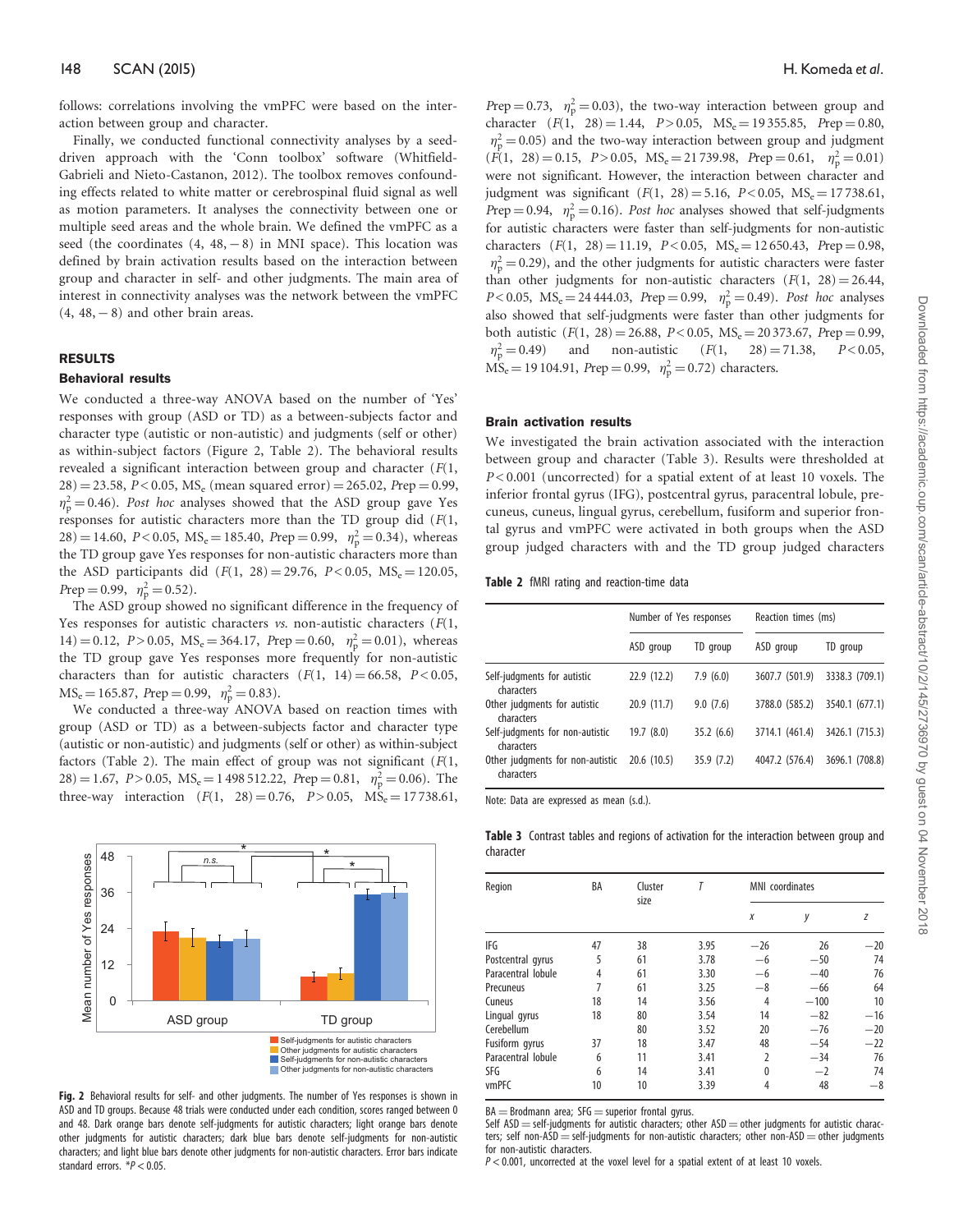

Fig. 3 (A) Brain activation in self- and other judgments. P< 0.001, uncorrected at the voxel level for a spatial extent of at least 10 voxels. vmPFC (4, 48,  $-$ 8) activation based on the interaction between group and character. (B) The mean for parameter estimates at the cluster denoting vmPFC activation based on the interaction between group and character (autistic characters for the ASD group and non-autistic characters for the TD group). Dark orange bars denote judgments for autistic characters; light blue bars denote judgments for non-autistic characters. Error bars indicate standard errors. \*P < 0.05. (C) Plots of correlations  $(r = 0.43, P < 0.05)$  between AQ scores and vmPFC activation during judgments for autistic characters in the interaction between group and character. Black circles indicate individuals with ASD  $(n = 15)$ ; white circles indicate TD individuals  $(n = 15)$ .

without autistic traits (Figure 3A and B). Post hoc tests were performed on the parameter estimates.

answered Yes for non-autistic characters more frequently than they did for autistic characters.

#### Functional connectivity results

In individuals with ASD as well as TD individuals, the vmPFC and other areas were activated during self-processing. However, this leaves the question of whether there are differences between individuals with ASD and TD individuals in terms of network connectivity in these brain areas. To address this, group differences in functional connect-ivity were assessed [\(Table 4\)](#page-5-0). Results were thresholded at  $P < 0.001$ (uncorrected) for a spatial extent of at least 10 voxels. Compared with TD participants, those with ASD showed greater functional connectivity between the vmPFC and anterior cingulate, the vmPFC and thalamus and the vmPFC and middle cingulate during autistic character judgments.

In contrast, compared with ASD participants, TD participants showed greater functional connectivity between the vmPFC and IFG, the vmPFC and precentral gyrus, the vmPFC and dorsolateral prefrontal cortex, the vmPFC and superior temporal gyrus (STG), the vmPFC and dorsomedial prefrontal cortex and the vmPFC and middle frontal gyrus during non-autistic character judgments.

# **DISCUSSION**

## Rating data for self- and other judgments

According to the behavioral results, the ASD group provided Yes responses for autistic characters more than the TD group did, whereas the TD group provided Yes responses for non-autistic characters more than the ASD group did. Thus, ASD and TD groups responded with affirmative answers to characters similar to themselves. However, the ASD group did not answer Yes for autistic characters more frequently than they did for non-autistic characters, whereas the TD group

Subjective measurement may not be suitable for individuals with ASD. SRS can provide ratings from parents, teachers, spouses, other relatives or friends; it is difficult for individuals with ASD to monitor themselves using self-report scales.<sup>2</sup> These results reflect a relative lack of self-awareness in ASD (Toichi et al[., 2002](#page-7-0)). For example, children with ASD exhibit less self-consciousness; furthermore, autobiographical memories, which are experienced by the self, are remembered less well compared with events happening to others [\(Millward](#page-6-0) et al., 2000; Bruck et al[., 2007; Lind, 2010](#page-6-0); [Williams and Happ](#page-7-0)é, 2010). Additionally, the self-reference effect in memory is reduced in adults with ASD (Toichi et al[., 2002;](#page-7-0) [Lombardo](#page-6-0) et al., 2007). Taken together, these findings indicate that the strong differentiation observed in the TD group and the total lack of differentiation observed in the ASD group are both well supported.

We found no significant differences between the ASD and TD groups with regard to reaction times, and reaction times for other judgments were longer than those for self-judgments in both groups. Thus, for both groups, the cognitive load was greater for other judgments than for self-judgments. Our similarity hypothesis was not supported by the behavioral data in that selective responses toward similar targets were not observed.

## Interaction between group and character

To address the question of whether individuals with ASD show specific responses for others with ASD, the interaction between group (with or

<sup>&</sup>lt;sup>2</sup> Adults can also rate themselves using the optional Adult (self-report) Form in SRS 2 ([Constantino and Gruber,](#page-6-0) [2012](#page-6-0)).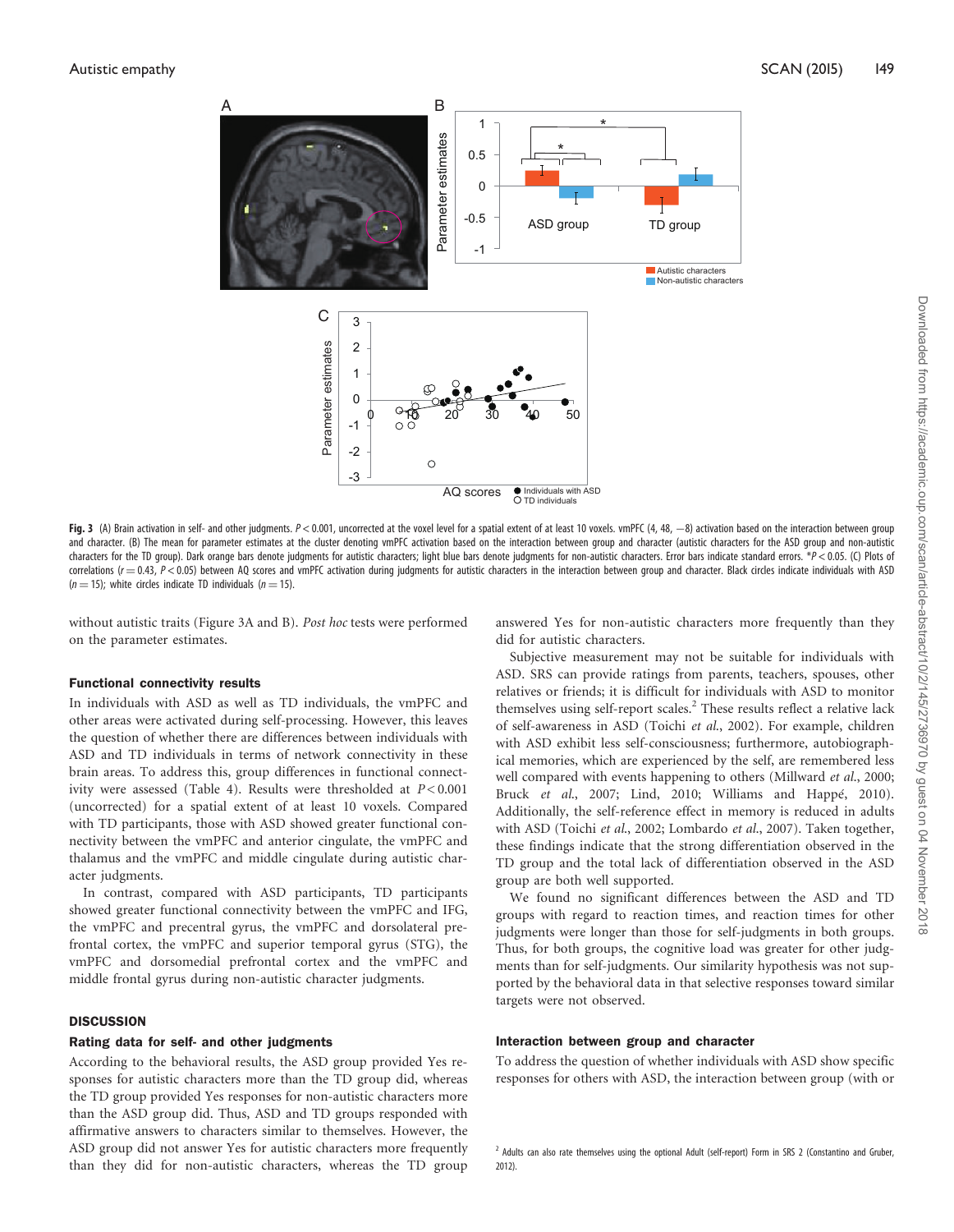<span id="page-5-0"></span>Table 4 Seed to voxel functional connectivity analyses based on vmPFC as seed region

|                        | Region             | BA | Cluster<br>size | T    | MNI coordinates |              |          |
|------------------------|--------------------|----|-----------------|------|-----------------|--------------|----------|
|                        |                    |    |                 |      | Χ               | y            | Z        |
| ASD group $>$ TD group |                    |    |                 |      |                 |              |          |
| Self ASD and other ASD | Anterior cingulate | 32 | 86              | 5.50 | $-14$           | 20           | 34       |
|                        | <b>Thalamus</b>    |    | 20              | 4.10 | $-10$           | $-2$         | 6        |
|                        | Middle cingulate   | 24 | 12              | 3.83 | 12              | 8            | 36       |
| Self non-ASD and       | IFG                | 47 | 54              | 4.27 | $-30$           | 38           | $-10$    |
| other non-ASD          | Middle occipital   | 19 | 24              | 4.01 | 36              | $-70$        | 8        |
|                        | Claustrum          |    | 16              | 3.93 | 30              | 14           | 6        |
| TD group $>$ ASD group |                    |    |                 |      |                 |              |          |
| Self ASD and other ASD | IFG                | 45 | 235             | 5.06 | $-46$           | 24           | 20       |
|                        | dIPFC              | 46 | 235             | 4.63 | $-44$           | 32           | 20       |
|                        | IFG                | 44 | 27              | 4.82 | 64              | 10           | 10       |
|                        | MFG                | 6  | 62              | 4.57 | $-26$           | 12           | 68       |
|                        | <b>MFG</b>         | 6  | 27              | 4.56 | 30              | 14           | 56       |
|                        | Cerebellum         |    | 18              | 4.23 | $-54$           | $-60$        | $-38$    |
|                        | IFG                | 44 | 15              | 3.66 | $-56$           | 10           | 6        |
| Self non-ASD and       | IFG                | 44 | 146             | 5.10 | $-60$           | 12           | 16       |
| other non-ASD          | Precentral gyrus   | 6  | 146             | 4.00 | $-64$           | $\mathbf{0}$ | 12       |
|                        | dIPFC              | 9  | 86              | 4.68 | 48              | 14           | 38       |
|                        | STG                | 22 | 14              | 4.04 | $-68$           | $-20$        | $\theta$ |
|                        | dmPFC              | 8  | 12              | 3.93 | $\overline{2}$  | 28           | 44       |
|                        | MFG                | 6  | 20              | 3.74 | 32              | 12           | 60       |
|                        | dIPFC              | 46 | 13              | 3.68 | 46              | 28           | 24       |

 $BA =$ Brodmann area; dlPFC  $=$  dorsolateral prefrontal cortex; dmPFC  $=$  dorsomedial prefrontal  $cortex: MFG = middle$  frontal gyrus.

Self  $ASD = self-judgments$  for autistic characters; other  $ASD =$  other judgments for autistic characters; self non-ASD  $=$  self-judgments for non-autistic characters; other non-ASD  $=$  other judgments for non-autistic characters.

 $P < 0.001$ , uncorrected at the voxel level for a spatial extent of at least 10 voxels.

without ASD) and character (autistic or non-autistic) must be examined.<sup>3</sup> The two-way interaction (group  $\times$  character) was evaluated. According to the activation data for the interaction between group and character, the vmPFC was activated in the ASD and TD groups during self- and other judgments when the ASD group judged characters with autistic traits and the TD group judged characters without autistic traits. The findings of this study suggest that both individuals with ASD and TD individuals make selective neural responses toward others who are similar to themselves. Although individuals with ASD showed a relative lack of self-consciousness in their explicit subjective ratings, the selective activation in response to similar others with ASD reflected in the brain imaging data may suggest an implicit identification with similar others.

According to previous studies with ASD and TD participants, the vmPFC distinguished between self- and other evaluations in TD adults but not in individuals with ASD [\(Lombardo](#page-6-0) et al., 2010a; [Pfeifer](#page-7-0) et al., [2013](#page-7-0)). However, these previous studies used a fictional character (Harry Potter) as the other target, and this character was not similar to the participants. In this study, the vmPFC activations in both ASD and TD groups were significantly greater when judging matched (autistic characters for individuals with ASD and non-autistic characters for TD individuals) than mismatched targets (autistic characters for TD individuals and non-autistic characters for individuals with ASD). Thus, individuals with ASD did not have vmPFC dysfunction in terms of the ability to distinguish between the self and another person, and the vmPFC seemed to underpin the ability to make distinctions between ASD and TD targets.

Another previous study also found that vmPFC activation did not distinguish between self- and other judgments in adults with ASD [\(Kennedy and Courchesne, 2008](#page-6-0)), although the 'other' used in this design was someone with whom participants were likely to be very close: their mother. The vmPFC activation is related to processing similar others ([Schmitz](#page-7-0) et al., 2004; [Ochsner](#page-7-0) et al., 2005; [Jenkins](#page-6-0) et al[., 2008;](#page-6-0) Chen et al[., 2010](#page-6-0); [Krienen](#page-6-0) et al., 2010), which is consistent with our finding that the vmPFC was activated in response to the self and similar others in both the TD group and the ASD group.

It is important to note that the IFG, postcentral gyrus, paracentral lobule, precuneus, cuneus, lingual gyrus, cerebellum, fusiform and SFG, as well as vmPFC were activated during this study. All these areas were larger clusters than the vmPFC. Although this study focused on the vmPFC funtion, future studies need to further investigate the functions of these areas.

#### Differences in connectivity

According to the functional connectivity results, frontal–posterior connectivity (Just et al[., 2012\)](#page-6-0) was observed in TD individuals, but not in individuals with ASD, during similar judgments (autistic judgments in the ASD group and non-autistic judgments in the TD group). The present findings reflect differences in the type of brain connectivity exhibited by the ASD and TD groups. Although the activation results for both groups revealed that the vmPFC was activated in response to similar others, the functional connectivity results reflected a specific network in each group, i.e. responses in individuals with ASD toward autistic characters and responses in TD individuals toward non-autistic characters. Although empathic responses in TD individuals are based on collaboration between frontal (the vmPFC as the area for self-representation) and posterior (the STG; Wernicke's area for language processing) areas, empathic responses in individuals with ASD are based on collaboration within frontal areas.

Several previous studies have demonstrated a lack of empathy and deficits in self-related representation, in ASD [\(Greimel](#page-6-0) et al., 2010; [Lombardo](#page-6-0) et al., 2010; Schulte-Rüther et al., 2011). However, previous studies also showed that it was difficult for those with ASD to assume the perspectives of TD others. To our knowledge, few studies have employed characters with and without autistic traits as target stimuli [\(Komeda](#page-6-0) et al., 2013a). It is difficult for TD individuals to understand others who are dissimilar from themselves ([Komeda](#page-6-0) et al., 2013b). Thus, it is not surprising that it is also difficult for those with ASD to understand TD individuals. This is the first empirical study to investigate the empathy of ASD individuals for others with autistic traits (for a review, [Dern, 2008](#page-6-0)). Individuals with ASD are likely to empathize with other people with ASD. Empathy varies as a function of similarity between participants and characters [\(Komeda](#page-6-0) et al., [2013b\)](#page-6-0). Individuals with ASD and TD individuals with high levels of autistic traits, even if they have not been diagnosed with ASD, are likely to better understand others with autism. Interestingly, even when characters had autistic traits, individuals with ASD seemingly did not use the frontal–posterior network during self- and other judgments.

## **CONCLUSION**

Individuals with ASD do not lack empathy toward others who are similar to themselves, just as TD individuals respond selectively to others who are similar than to those who are dissimilar. In contrast, the neural mechanisms underlying the responses of those with ASD to others differ from those underlying this process in TD individuals. Individuals with ASD do not employ the frontal–posterior network during cognitions pertaining to the behavior of other ASD individuals.

<sup>&</sup>lt;sup>3</sup> The regressors include both Yes and No responses. We conducted analyses based on participants' individual responses. However, vmPFC activation was not observed because subjective measurement was not suitable for individuals with ASD.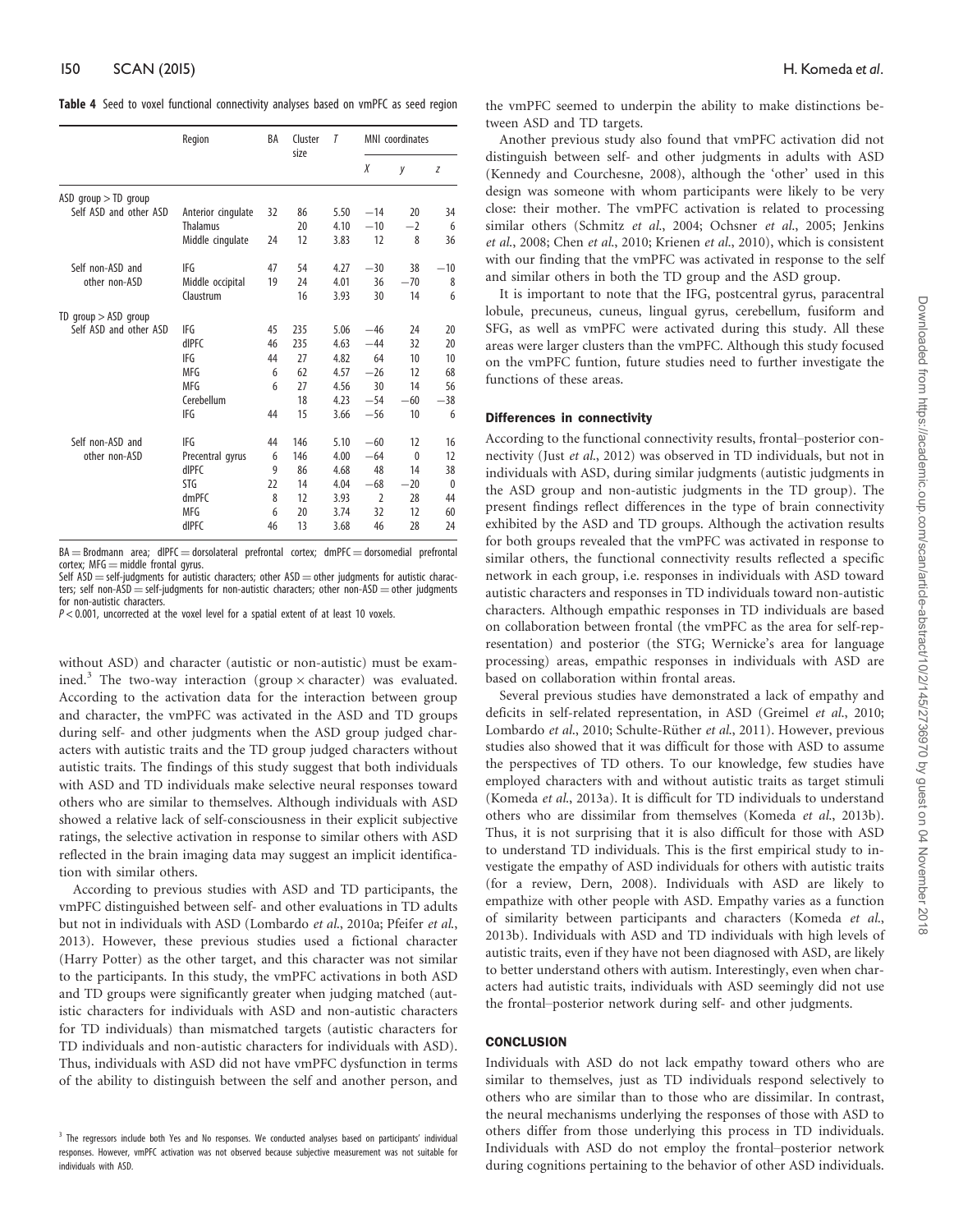<span id="page-6-0"></span>Because these findings explain the characteristics of individuals with ASD, they may also contribute to improving special needs education, educational interventions and developmental support for individuals with autism (Åsberg, 2010; Åsberg and Sandberg, 2010). In terms of clinical implications, the present findings suggest that people with ASD characteristics would be able to help people with ASD. In terms of education, this study carries implications for the development of curricula for special needs classes.

## Conflict of Interest

None declared.

#### **REFERENCES**

- American Psychiatric Association. (2000). Diagnostic and Statistical Manual of Mental Disorders (DSM-IV-TR), 4th edn. Washington, DC: American Psychiatric Association. Amodio, D.M., Frith, C.D. (2006). Meeting of minds: the medial frontal cortex and social
- cognition. Nature Reviews Neuroscience, 7, 268–77. Åsberg, J. (2010). Patterns of language and discourse comprehension skills in school-aged children with autism spectrum disorders. Scandinavian Journal of Psychology, 51, 534–39.
- Åsberg, J., Sandberg, A.D. (2010). Discourse comprehension intervention for high-functioning students with autism spectrum disorders: preliminary findings from a schoolbased study. Journal of Research in Special Educational Needs, 10, 91–8.
- Baron-Cohen, S., Leslie, A.M., Frith, U. (1985). Does the autistic child have a "theory of mind"? Cognition, 21, 37–46.
- Baron-Cohen, S., Ring, H.A., Wheelwright, S.A., et al. (1999). Social intelligence in the normal and autistic brain: an fMRI study. European Journal of Neuroscience, 11, 1891–8.
- Baron-Cohen, S., Wheelwright, S., Skinner, R., Martin, J., Clubley, E. (2001). The autismspectrum quotient (AQ): evidence from Asperger syndrome/high-functioning autism, males and females, scientists and mathematicians. Journal of Autism and Developmental Disorders, 31, 5–17.
- Bird, G., Silani, G., Brindley, R., White, S., Frith, U., Singer, T. (2010). Empathic brain responses in the insula are modulated by levels of alexithymia but not autism. Brain, 133, 1515–25.
- Bruck, M., London, K., Landa, R., Goodman, J. (2007). Autobiographical memory and suggestibility in children with autism spectrum disorder. Development and Psychopathology, 19, 73–95.
- Castelli, F., Happé, F., Frith, U., Frith, C. (2000). Movement and mind: a functional imaging study of perception and interpretation of complex intentional movement patterns. Neuroimage, 12, 314–25.
- Chen, A.C., Welsh, R.C., Liberzon, I., Taylor, S.F. (2010). "Do I like this person?" A network analysis of midline cortex during a social preference task. Neuroimage, 51, 930–39.
- Constantino, J.N., Gruber, C.P. (2012). Torrance, C.A., editor.Social Responsiveness Scale, Second Edition (SRS-2), 2nd ednWestern Psychological Services.
- Constantino, J.N., Todd, R.D. (2005). Intergenerational transmission of subthreshold autistic traits in the general population. Biological Psychiatry, 57, 655–60.
- Dern, S. (2008). Autistic intelligence, autistic perception and autistic patterns of thought that we all share in different degrees-an update. Available: [http://www.awares.org/con](http://www.awares.org/conferences/show_paper.asp?section=000100010001&conferenceCode=000200100012&id=191)[ferences/show\\_paper.asp?section=000100010001&conferenceCode=000200100012&id=](http://www.awares.org/conferences/show_paper.asp?section=000100010001&conferenceCode=000200100012&id=191) [191](http://www.awares.org/conferences/show_paper.asp?section=000100010001&conferenceCode=000200100012&id=191), Accessed August 23 2014.
- Ferstl, E.C., von Cramon, D.Y. (2002). What does the frontomedian cortex contribute to language processing: coherence or theory of mind? Neuroimage, 17, 1599–612.
- Fletcher, P.C., Happé, F., Frith, U., Baker, S.C. (1995). Other minds in the brain: a functional imaging study of ''theory of mind'' in story comprehension. Cognition, 57, 109–21.
- Friston, K.J., Holmes, A.P., Poline, J.B., et al. (1995). Analysis of fMRI time series revisited. Neuroimage, 2, 45–53.
- Friston, K.J., Zarahn, E., Josephs, O., Henson, R.N., Dale, A.M. (1999). Stochastic designs in event-related fMRI. Neuroimage, 10, 607–19.
- Frith, U. (2003). Autism: Explaining the Enigma, 2nd edn. Oxford: Blackwell.
- Frith, C.D., Frith, U. (2006). The neural basis of mentalizing. Neuron, 50, 531–4.
- Gallagher, H.L., Happé, F., Brunswick, N., Fletcher, P.C., Frith, U., Frith, C.D. (2000). Reading the mind in cartoons and stories: an fMRI study of 'theory of mind' in verbal and nonverbal tasks. Neuropsychologia, 38, 11–21.
- Gallagher, H.L., Jack, A.I., Roepstorff, A., Frith, C.D. (2002). Imaging the intentional stance in a competitive game. Neuroimage, 16, 814–21.
- Greimel, E., Schulte-Rüther, M., Kircher, T., et al. (2010). Neural mechanisms of empathy in adolescents with autism spectrum disorder and their fathers. Neuroimage, 49, 1055–65.
- Handwerker, D.A., Ollinger, J.M., D'Esposito, M. (2004). Variation of BOLD hemodynamic responses across subjects and brain regions and their effects on statistical analyses. Neuroimage, 21, 1639–51.
- Jenkins, A.C., Macrae, C.N., Mitchell, J.P. (2008). Repetition suppression of ventromedial prefrontal activity during judgments of self and others. Proceedings of the National Academy of Sciences of the United States of America, 105, 4507–12.
- Jung, M., Kosaka, H., Saito, D.N., et al. (2014). Default mode network in young male adults with autism spectrum disorder: relationship with autism spectrum traits. Molecular Autism, 5, 35.
- Just, M.A., Cherkassky, V.L., Keller, T.A., Minshew, N.J. (2004). Cortical activation and synchronization during sentence comprehension in high-functioning autism: evidence of underconnectivity. Brain, 127, 1811–21.
- Just, M.A., Keller, T.A., Malave, V.L., Kana, R.K., Varma, S. (2012). Autism as a neural systems disorder: a theory of frontal-posterior underconnectivity. Neuroscience and Biobehavioral Reviews, 36, 1292–313.
- Kamio, Y., Inada, N., Moriwaki, A., et al. (2013). Quantitative autistic traits ascertained in a national survey of 22 529 Japanese school children. Acta Psychiatrica Scandinavica, 128, 45–53.
- Kamio, Y., Tsujii, H., Inada, N., et al. (2009). Validation of the Japanese version of the social responsiveness scale:comparison with PDD-Autism Society Japan Rating Scales (PARS). Seishin Igaku, 51, 1101–9.
- Kana, R.K., Keller, T.A., Cherkassky, V.L., Minshew, N.J., Just, M.A. (2006). Sentence comprehension in autism: thinking in pictures with decreased functional connectivity. Brain, 129, 2484–93.
- Kana, R.K., Keller, T.A., Cherkassky, V.L., Minshew, N.J., Just, M.A. (2009). Atypical frontal–posterior synchronization of Theory of Mind regions in autism during mental state attribution. Social Neuroscience, 4, 135–52.
- Kelley, W.M., Macrae, C.N., Wyland, C.L., Caglar, S., Inati, S., Heatherton, T.F. (2002). Finding the self? An event-related fMRI study. Journal of Cognitive Neuroscience, 14, 785–94.
- Kennedy, D.P., Courchesne, E. (2008). Functional abnormalities of the default network during self- and other-reflection in autism. Social Cognitive and Affective Neuroscience, 3, 177–90.
- Komeda, H., Kawasaki, M., Tsunemi, K., Kusumi, T. (2009). Differences between estimating protagonists' emotions and evaluating readers' emotions in narrative comprehension. Cognition & Emotion, 23, 135-51.
- Komeda, H., Kosaka, H., Saito, D.N., et al. (2013a). Episodic memory retrieval for story characters in high-functioning autism. Molecular Autism, 4, 20.
- Komeda, H., Tsunemi, K., Inohara, K., Kusumi, T., Rapp, D.N. (2013b). Beyond disposition: the processing consequences of explicit and implicit invocations of empathy. Acta Psychologica, 142, 349–55.
- Krienen, F.M., Tu, P.-C., Buckner, R.L. (2010). Clan mentality: evidence that the medial prefrontal cortex responds to close others. Journal of Neuroscience, 30, 13906–15.
- Lind, S.E. (2010). Memory and the self in autism: a review and theoretical framework. Autism, 14, 430–56.
- Lombardo, M.V., Barnes, J.L., Wheelwright, S.J., Baron-Cohen, S. (2007). Self-referential cognition and empathy in autism. PLoS One, 2, e883.
- Lombardo, M.V., Chakrabarti, B., Bullmore, E.T., et al. (2010). Atypical neural self-representation in autism. Brain, 133, 611–24.
- Mason, R.A., Williams, D.L., Kana, R.K., Minshew, N., Just, M.A. (2008). Theory of mind disruption and recruitment of the right hemisphere during narrative comprehension in autism. Neuropsychologia, 46, 269–80.
- Meltzer, J.A., Negishi, M., Constable, R.T. (2008). Biphasic hemodynamic responses influence deactivation and may mask activation in block-design fMRI paradigms. Human Brain Mapping, 29, 385–99.
- Millward, C., Powell, S., Messer, D., Jordan, R. (2000). Recall for self and other in autism: children's memory for events experienced by themselves and their peers. Journal of Autism and Developmental Disorders, 30, 15–28.
- Mitchell, J.P., Banaji, M.R., Macrae, C.N. (2005). The link between social cognition and self-referential thought in the medial prefrontal cortex. Journal of Cognitive Neuroscience, 17, 1306–15.
- Mitchell, J.P., Cloutier, J., Banaji, M.R., Macrae, C.N. (2006a). Medial prefrontal dissociations during processing of trait diagnostic and nondiagnostic person information. Social Cognitive and Affective Neuroscience, 1, 49–55.
- Mitchell, J.P., Macrae, C.N., Banaji, M.R. (2006b). Dissociable medial prefrontal contributions to judgments of similar and dissimilar others. Neuron, 50, 655–63.
- Mizuno, A., Liu, Y., Williams, D.L., Keller, T.A., Minshew, N.J., Just, M.A. (2011). The neural basis of deictic shifting in linguistic perspective-taking in high-functioning autism. Brain, 134, 2422–35.
- Morita, T., Kosaka, H., Saito, D.N., et al. (2012). Emotional responses associated with selfface processing in individuals with autism spectrum disorders: an fMRI study. Social Neuroscience, 7, 37–41.
- Müller, R., Shih, P., Keehn, B. (2011). Underconnected, but how? A survey of functional connectivity MRI studies in autism spectrum disorders. Cerebral Cortex, 21, 2233–43.
- Northoff, G., Heinzel, A., de Greck, M., Bermpohl, F., Dobrowolny, H., Panksepp, J. (2006). Self-referential processing in our brain-a meta-analysis of imaging studies on the self. Neuroimage, 31, 440–57.
- Nygren, G., Hagberg, B., Billstedt, E., Skoglund, A., Gillberg, C., Johansson, M. (2009). The Swedish version of the Diagnostic Interview for Social and Communication Disorders (DISCO-10). Psychometric properties. Journal of Autism and Developmental Disorders, 39, 730–41.